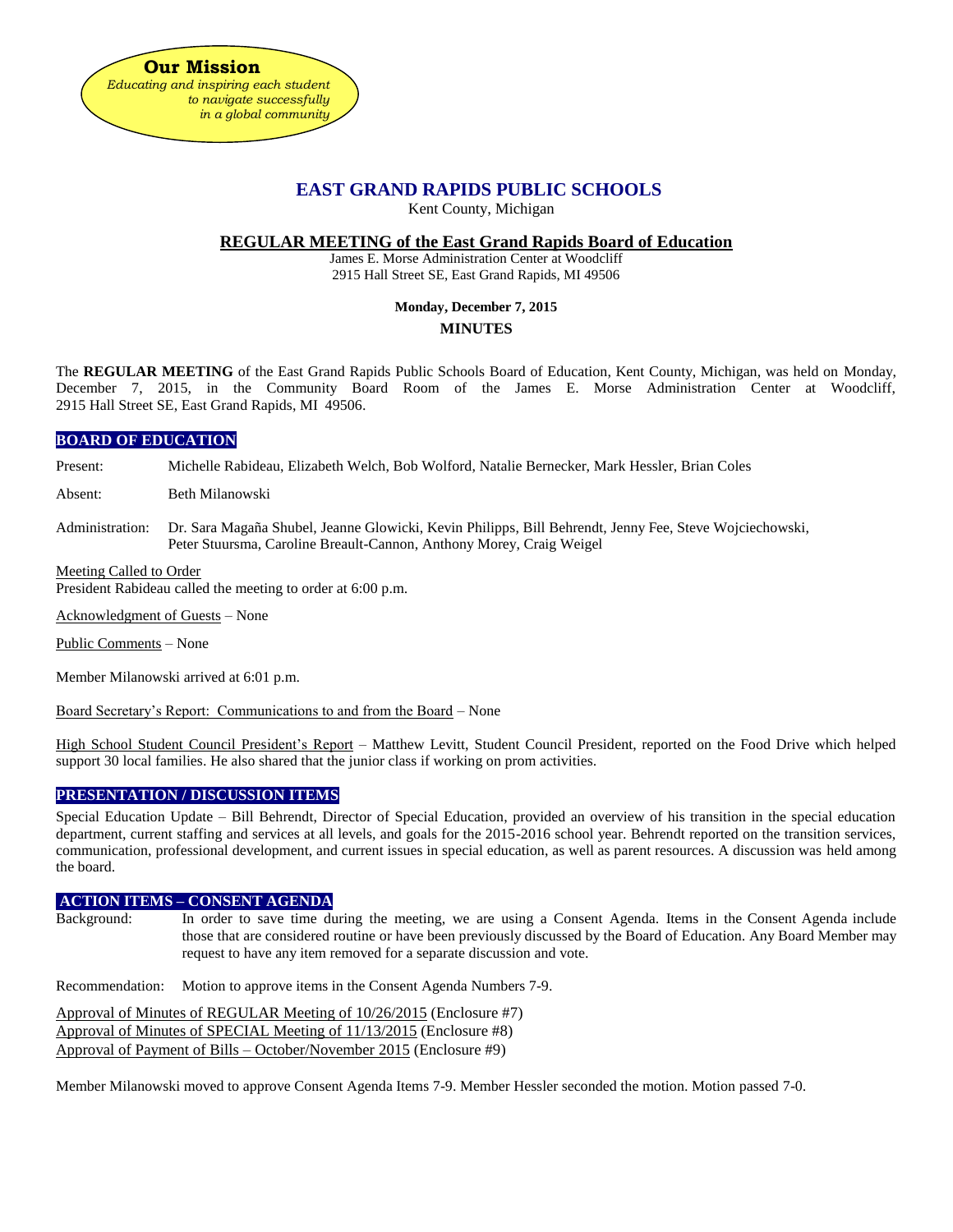# **OTHER ACTION ITEMS**

Approval of Proposed Amended Budget for 2015-2016 – Kevin Philipps (Enclosure #10)

Background: Each fall, the Board Finance Committee recommends a Budget Amendment to the Board of Education. The Finance Committee has reviewed the proposed amendment.

Recommendation: Motion to approve the amendment for the 2015-2016 budget as listed in Enclosure #10.

Kevin Philipps, Assistant Superintendent of Business, provided an overview of the Proposed Amended Budget for 2015-2016. He provided a summary of changes since the June 2015 Adopted Budget, an analysis of future years' budget assumptions, the budget forecast for 2016- 2017 and 2017-2018, a budget forecast sensitivity analysis, as well as financial trends/ratios. A discussion was held among the board.

Member Coles moved to approve the amendment for the 2015-2016 budget as listed in Enclosure #10. Member Bernecker seconded the motion. Motion passed 7-0.

Approval of Resolution to Call March 8, 2016, Election for Non-Homestead and Sinking Fund Renewals - Kevin Philipps (Enclosure #11) Background: The district's non-homestead and sinking fund millages expire at the end of the 2015 tax year. Both millages have been Headlee reduced over the last few years. The proposed election would renew the non-homestead millage for three (3) years and the sinking fund millage for ten (10) years. The proposed election would also restore the millages to their original levy, 18 mills annually for non-homestead and 0.5 mills annually for sinking fund. The Finance Committee has reviewed the proposed resolution and recommends approval.

Recommendation: Motion to approve the resolution to call the March 8, 2016, election as recommended by the Finance Committee.

Philipps provided an overview of the March 8, 2016, Election for Non-Homestead and Sinking Fund Renewals. A discussion was held among the board and it was stressed that it will be important to communicate to voters that this is a millage renewal, not a new millage.

Member Milanowski moved to approve the Resolution to Call a March 8, 2016, Election for Non-Homestead and Sinking Fund Renewals as presented in Enclosure #11. Member Wolford seconded the motion. Motion passed 7-0.

#### Approval of Early Resignation Incentive Resolution – Kevin Philipps (Enclosure #12)

- Background: As part of the new collective bargaining agreement with the East Grand Rapids Education Association (EGREA), it was agreed a one-time early resignation incentive effective the end of the 2015-2016 school year would be offered. The incentive window would begin on December 17, 2015, and close on February 5, 2016. The seven (7) day revocation window would end on February 12, 2016. A minimum of six EGREA members must elect the incentive for the incentive to take effect. The Finance Committee has reviewed the resolution and recommends approval.
- Recommendation: Motion to approve the resolution to offer an early resignation program to members of the East Grand Rapids Education Association (EGREA) as recommended by the Finance Committee.

Philipps provided an overview of the Early Resignation Incentive Plan as presented in Enclosure #12.

Member Hessler moved to approve the Early Resignation Incentive Resolution as presented in Enclosure #12 and recommended by the Finance Committee. A discussion was held among the board. Member Milanowski seconded the motion. A discussion was held among the board. Motion passed 7-0.

Election of 2016 Board Member Officer Positions – Michelle Rabideau provided background information on the election of board member officers and commended the board on their commitment and dedication as evidenced by their willingness to serve in leadership positions on the board. Rabideau reported that the board officer terms are from January 1 thru December 31, 2016. President

Member Bernecker moved that Member Wolford serve as President beginning in January 2016. Member Hessler seconded the motion. There were no other nominations. Motion passed 7-0.

#### Vice President

Member Wolford moved that Member Welch serve as Vice President beginning January 2016. Member Bernecker seconded the motion. There were no other nominations. Motion passed 7-0.

#### Treasurer

Member Milanowski moved that Member Bernecker serve as Treasurer beginning in January 2016. Member Wolford seconded the motion. There were no other nominations. Motion passed 7-0.

#### **Secretary**

Member Coles moved that Member Milanowski serve as Secretary beginning in January 2016. Member Hessler seconded the motion. There were no other nominations. Motion passed 7-0.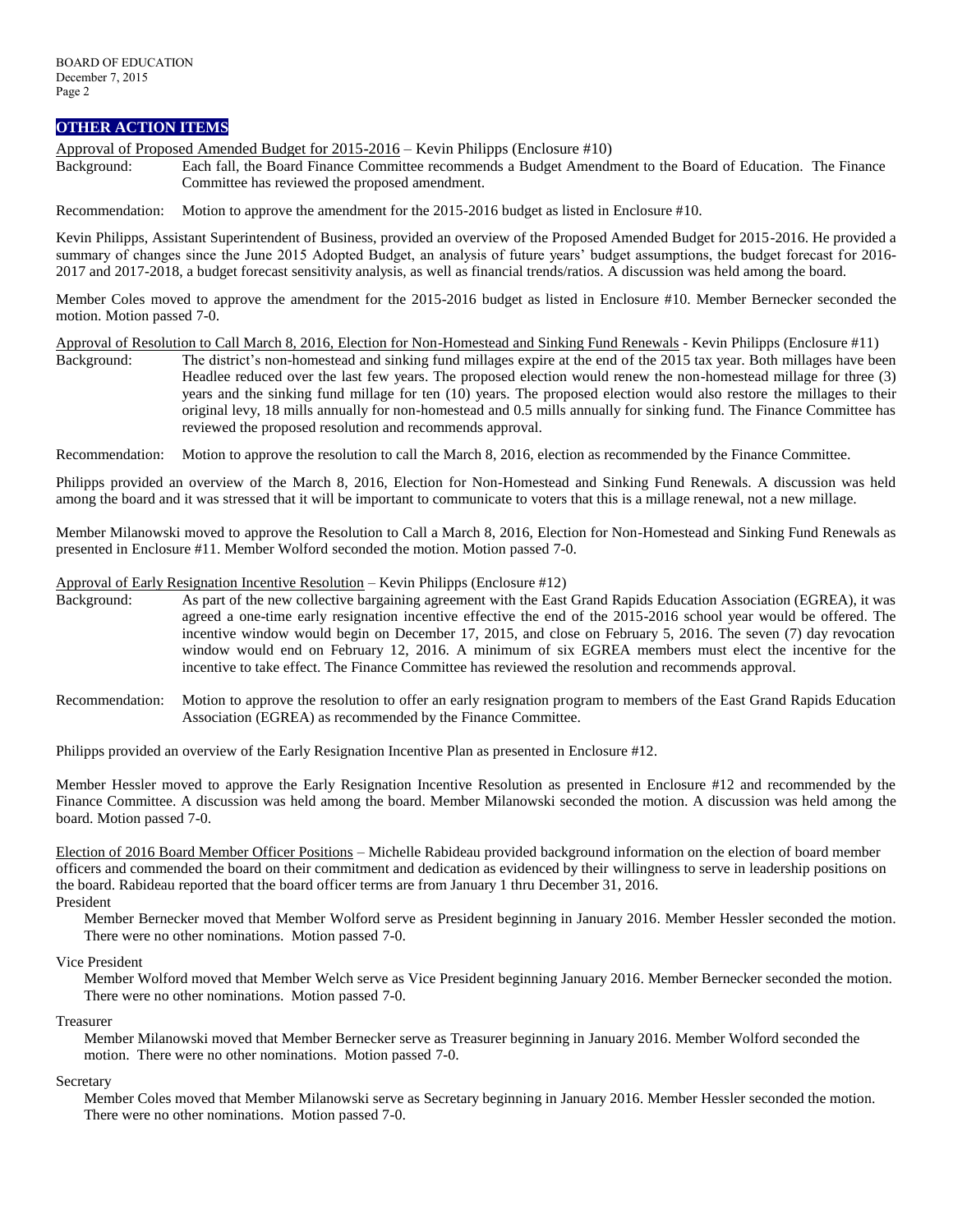## Approval of Pre-Labor Day Start Waiver – Dr. Shubel (Enclosure #14)

- Background: Kent County's Common Calendar Committee has asked districts to consider options in the school calendar for a pre-Labor Day start of school for students. Kent County superintendents are requesting a pre-Labor Day start waiver from the State of Michigan where students would start back to school on the Monday of the week prior to Labor Day for the 2016-2017 school year. All break periods will remain unchanged from the previous Kent County Common Calendar and still reflects the required 180 student days.
- Recommendation: Motion to approve the request to submit a Pre-Labor Day Start Waiver to the State of Michigan as recommended by the superintendent.

Dr. Shubel provided background information on the discussion of EGRPS submitting a Pre-Labor Start Waiver along with the other Kent County school districts. The impact of not following the potential change in the Kent County Common Calendar is that EGRPS' calendar would not match up with KCTC programs, special education county-wide center-based programs, dual enrollment classes, etc.

Member Hessler moved to approve the Pre-Labor Day Start Waiver as presented in Enclosure #14. Member Bernecker seconded the motion. Motion passed 7-0.

# **ADMINISTRATIVE REPORTS**

#### Superintendent

Dr. Shubel announced that the EGR Schools Foundation awarded \$30,000 in grants during the fall grant cycle to our staff and thanked the Foundation for their work and ongoing support of our staff and students.

Dr. Shubel shared that the Curriculum Workshop will be held on January 11, 2016.

Dr. Shubel announced that district office receptionist, Bev Headworth, will retire at the end of December and shared that she will be greatly missed. She shared that central office administration plans to look at ways to internally restructure the district office functions.

Dr. Shubel shared that Linda Kehm's Memorial Service will be held on April 17, 2016. She thanked the board members for their support at Lakeside when the news of Kehm's death was shared with staff.

Dr. Shubel reported that the *We the People* State Competition will be held in Lansing on January 8, 2016.

## Assistant Supt. of Business

Kevin Philipps reported that the updated 2015 Community Budget Guide will be distributed next week via Skyward with a message from the board.

Assistant Supt. of Instruction None

#### Board Member Reports

President Rabideau shared that board member committee assignments will be shared and will begin in January 2016.

*Communications Committee –* Member Bernecker reported that they are discussing ideas to address focusing on sharing school funding information with kindergarten parents.

*Facilities Committee –* No reports.

*Finance Committee –* No reports.

*Joint Facilities Committee –* No reports.

*Legislative Liaison Committee* – Member Welch reported that the third grade reading bill is still being discussed. She shared that Kevin Philipps educated the committee on the budget impact of Detroit Schools, Medicare Tax, and Road Funding. The potential for a town hall meeting with legislators is being considered.

*Personnel Committee –* No reports.

*Policy Review Committee –* Member Rabideau reported that the committee will meet in January to review policies.